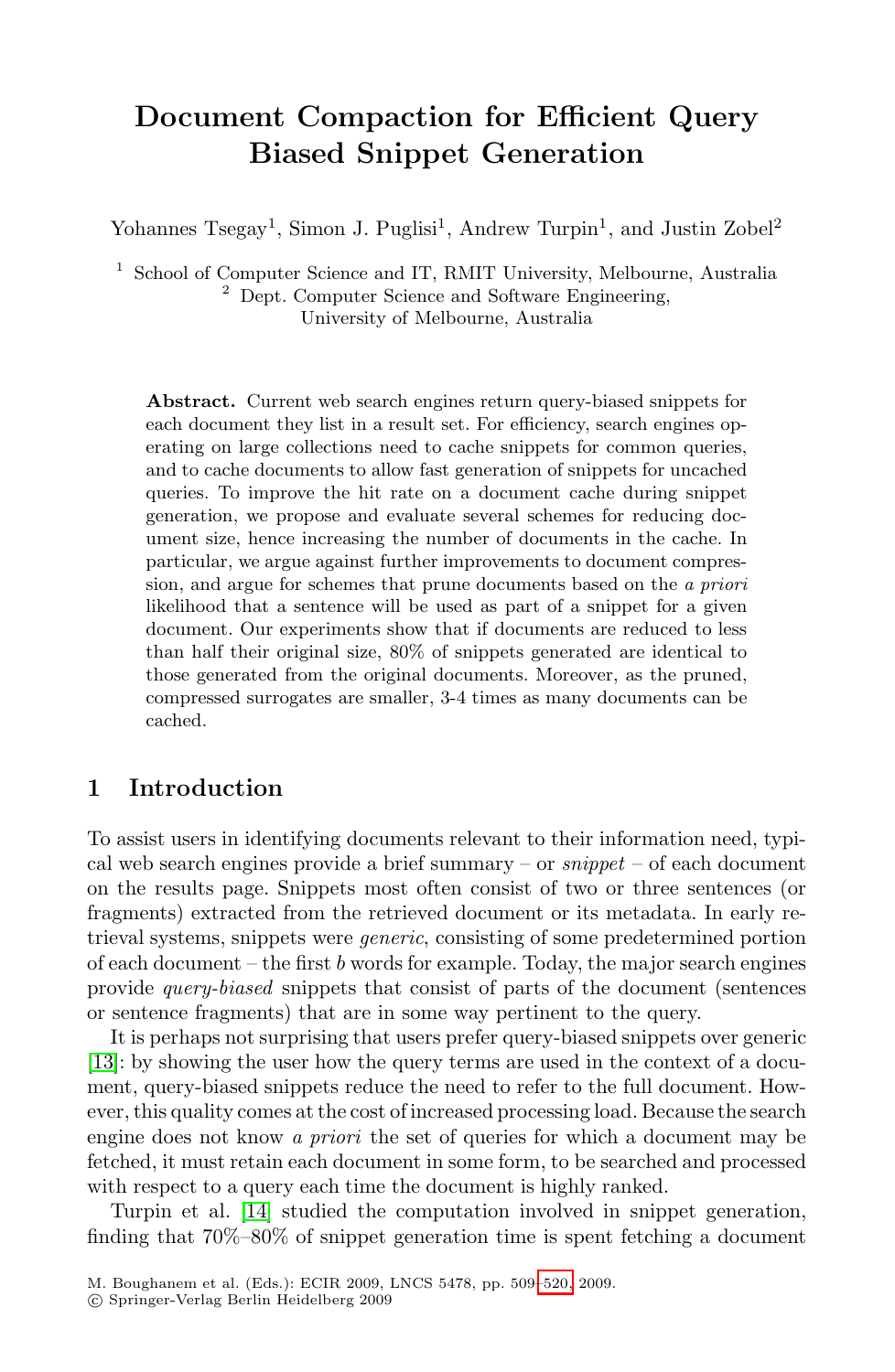from disk, with the remaining time spent searching and scoring sentences relative to query terms in main memory. This is a substantial component of retrieval cost as, for every query, ten or more documents must be fetched from disk and summarized. Turpin et al. [\[14\]](#page-11-1) show that explicit caching of documents in main memory is a highly effective way to increase querying throughput.

In this paper we propose new document compaction schemes with the aim of further speeding query-biased snippet generation. The potential effect of compaction on processing throughput is twofold. First, the number of costly disk seeks and reads is reduced as compaction allows more documents to be stored in cache. Second, there are fewer sentences to evaluate during the scoring phase, so processing times are also reduced.

Our approach to document compaction begins by reordering the sentences in a document so that those more likely to be included in a query-biased snippet appear near the start of the document. Once reordered, the document is pruned to the desired length by discarding all but the highest ranking sentences.

When generating snippets, the pruned documents are used as surrogates of the full. Our experimental results show that, using these surrogates, 60%–80% of queries produce snippets that are identical to those generated using fulldocuments. In some situations it is possible to detect when pruned documents are producing inferior snippets, in which case snippet generation can defer to the unpruned document available on disk. We argue that such an approach is superior to caching compressed, original documents. These findings are supported by experiments run on several large TREC web collections of 10 GB and 100 GB.

# **2 Related Work**

Snippets are a form of extractive document summaries. The use of automatic extractive document summarisation dates back to 1950s, when Luhn [\[9\]](#page-11-3) proposed that a summary should be composed of the most significant sentences in a document; significant sentences contain clusters of significant terms, and a term is considered significant based on its frequency in the document. Similar sentence selection principles have since been the general theme in much of the work in document summarisation in text information retrieval systems [\[6,](#page-11-4)[10](#page-11-5)[,11](#page-11-6)[,13\]](#page-11-0). For summaries presented in search result list captions, Tombros and Sanderson study the advantages of *query-biased summaries* [\[13\]](#page-11-0), in which sentence fragments that best match the query are selected. Other sentence features (such as presence in heading or position in document) are also used to select sentences that not only match the query but may also indicate the topic of the document. Tombros and Sanderson found that users spent less time searching and performing post-search relevance judgments when presented with query-biased summaries compared to generic summaries. In a later study, White et al. [\[15\]](#page-11-7) confirmed user preference for query-biased summaries, this time by measuring the time it took users to complete search tasks.

Despite the utility of query-biased summaries for web search, surprisingly little published work addresses methods for generating them. Silber and McCoy [\[12\]](#page-11-8)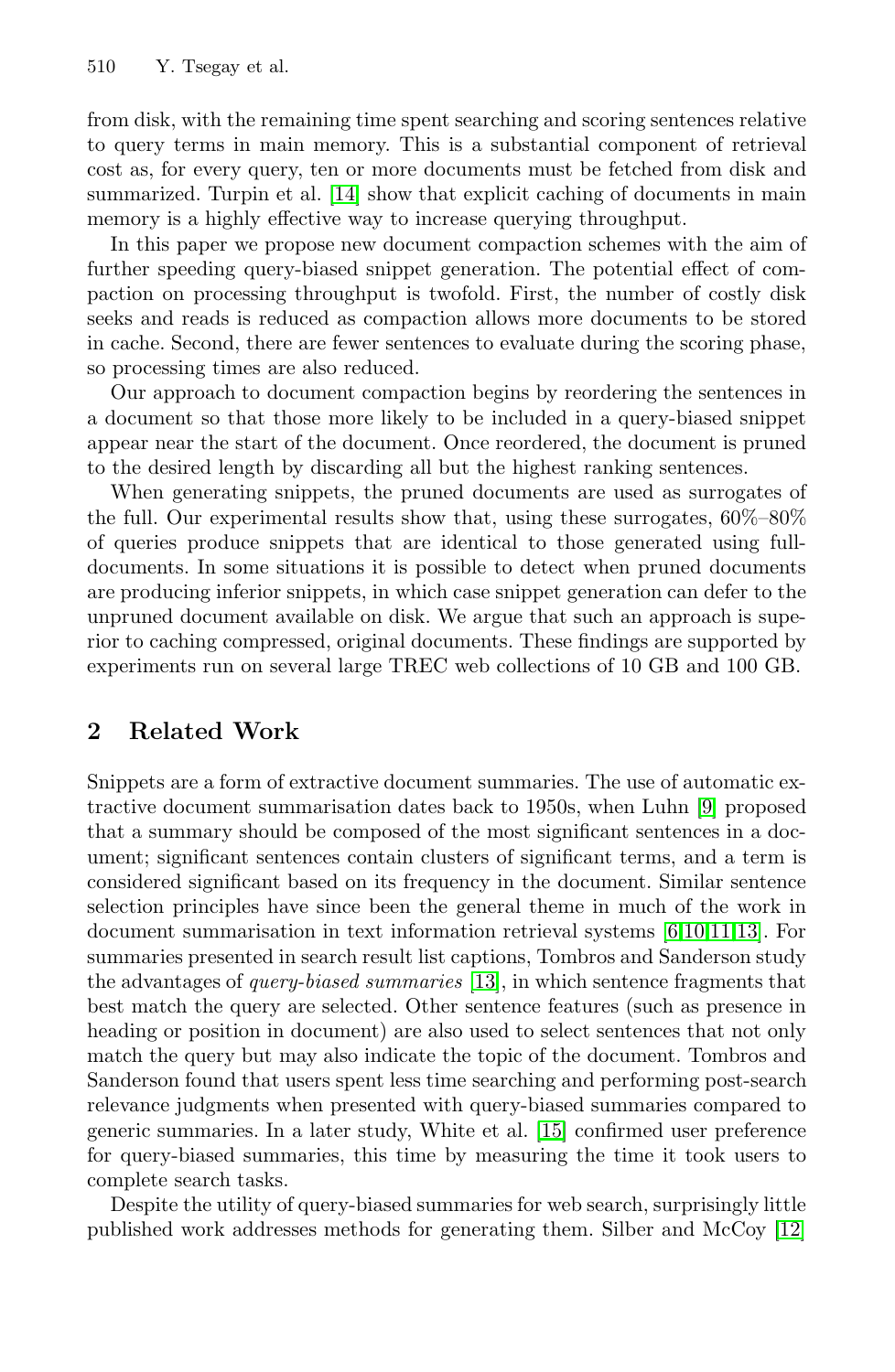propose an efficient method of generating an intermediate document representation that can then be used to formulate summaries. The focus of their work, however, is not the efficient generation of summaries, but rather the efficient generation of the intermediate document representations.

Turpin et al. [\[14\]](#page-11-1) propose a compressed token system (CTS) for efficient snippet generation. Using document compression, and in-memory caching of documents, they demonstrate that on average the time it takes to generate snippets can be reduced to a fifth of the obvious baseline. However the document representation they propose makes use of query logs, which poses two main problems. First, if the nature of queries drifts the document representation must also change, adding computational overhead. Second, the presence of a suitable query log is assumed. These shortcomings highlight the need for an adaptive compaction scheme that can function independent of past queries, which is our aim in this work.

Several authors have utilized document compaction or pruning schemes for information retrieval tasks other than snippet generation. De Moura et al. [\[5\]](#page-11-9) use document pruning to retain only the "novel" sentences in a document, with the pruned documents then used to construct a smaller (pruned) inverted index which supports phrase queries. Lu and Callan [\[8\]](#page-11-10) propose an approach that selects and retains keywords in a document in order to reduce the size of sample documents in a distributed retrieval environment. Billerbeck and Zobel [\[2\]](#page-10-0) use a keyword-based document pruning approach to construct document surrogates for efficient query expansion.

Alternatively, document size can be reduced by *lossless* means, that is, by compression. Using semi-static compression approaches, prior work shows that a large text collection can be compressed down to 30% of its uncompressed size [\[14\]](#page-11-1). However, as we argue below, compression has costs as well as benefits.

### **3 Against Further Compression**

In experiments with snippet creation, Turpin et al. [\[14\]](#page-11-1) found that 68% of snippet generation time is spent fetching documents from disk if a document to be summarized is not stored in a document cache. It is valuable, therefore, for as many documents as possible to be in the search engine's document cache, increasing the chances that a request for a document from a snippet generation algorithm hits that cache and does not go to disk. Assuming a fixed amount of memory is available for such a cache, any reduction in document size can lead to a higher number of documents within the cache.

There are two possible approaches to reducing document size: lossless compression, or lossy compaction. Turpin et al. [\[14\]](#page-11-1) introduced a compression scheme that was practical for large collections, and worked well in their experiments. But is it worth investing effort in improving such a compression scheme? First, define the average time it takes to generate a snippet for a document using the existing scheme as

$$
T = \alpha F_c + (1 - \alpha)F_d + C + S,
$$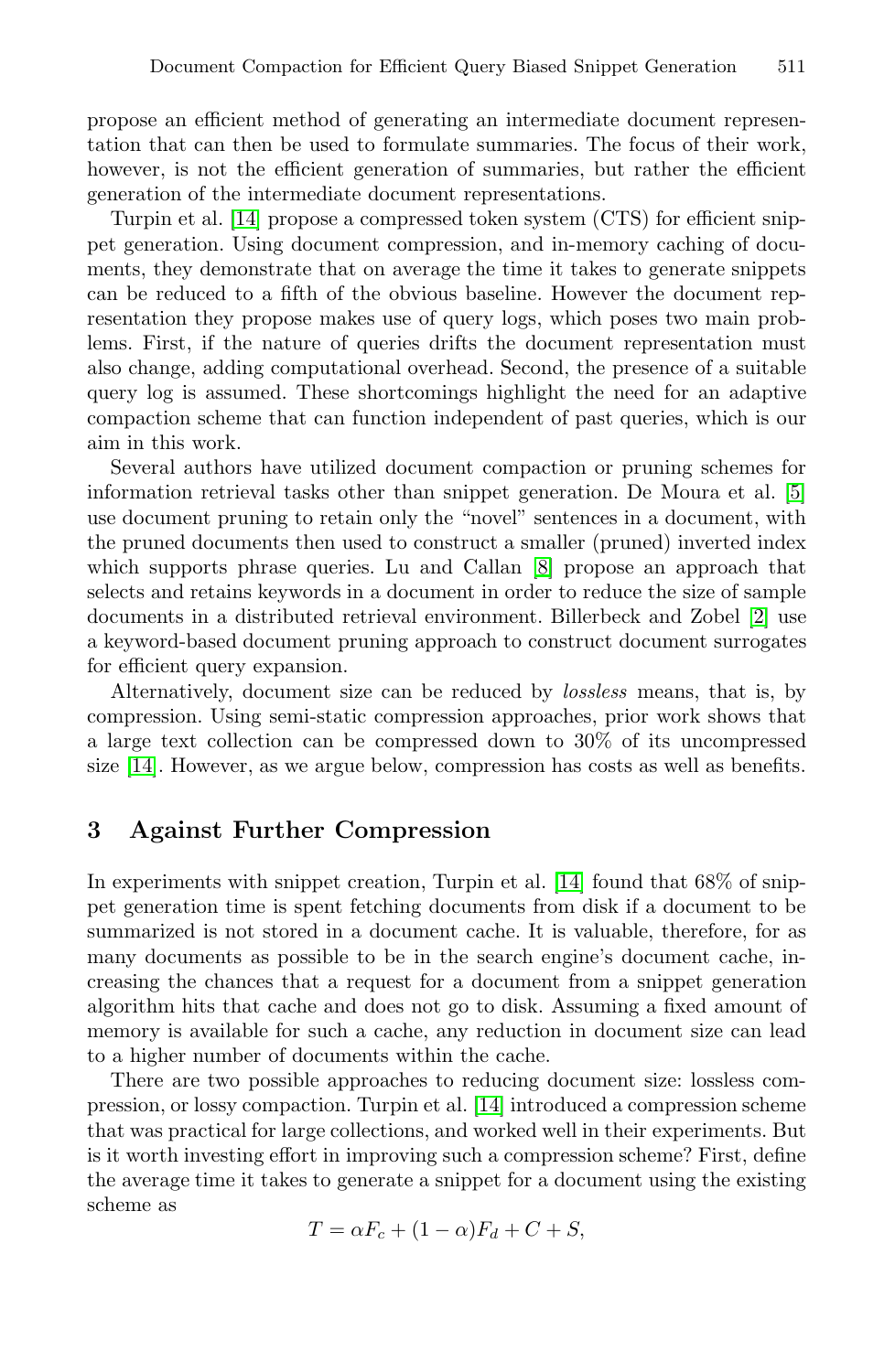where  $0 \le \alpha \le 1$  is the cache hit-rate,  $F_c$  and  $F_d$  are the average time to fetch a compressed document from cache and disk respectively, C is the average CPU time to decompress a document, and  $S$  is the average time to score and rank sentences in a document.

Assuming that any improvement in compression ratios would come at the cost of increased decoding time, a new compression scheme would require average snippet generation time per document of

$$
T' = \beta F_c + (1 - \beta)F_d + (1 + r)C + S,
$$

where  $\alpha \leq \beta \leq 1$  is the new cache hit-rate achieved because documents are smaller, and the new average decode time is a factor of  $0 \leq r < F_d/C - 1$  slower than the old decode time C. Note that we are assuming that the average decode time will not increase to  $F_d$ , the average time required to fetch a document from disk, because then any advantage of caching the document is lost.

For the new scheme to be faster,  $T' \leq T$ , which implies that  $\beta \geq \alpha + rC/(F_d F_c$ ). From this equation, when the current hit-rate is  $\alpha = 10\%$ , then a new compression scheme can be 50% slower than the existing scheme  $(r = 0.5)$ , as long as the cache hit-rate is improved to at least  $\beta = 33\%$ . From the simulations reported in Figure 4 of Turpin et al. [\[14\]](#page-11-1), improving the hit-rate from 10% to 33% requires a very small increase in the amount of the collection in the cache, hence a small increase in compression ratios, so may be achievable. Using results from the Canterbury Corpus (<corpus.canterbury.ac.nz>), the bzip2 compression scheme is about 1.5 the speed of the huffword2 scheme, which is similar to that used by Turpin et al., and compresses to data to about half the size of that of huffword2, so would be a suitable choice.

Figure 4 of Turpin et al. shows that gains in snippet generation speed are non-linear with cache size. Hence increasing the size of a small cache leads to larger speed ups than increasing an already large cache. With only 1% of all documents in cache,  $\alpha$  is more likely to be around 80%. Assuming a small increase in decode speed by a factor of  $r = 20\%$  requires the new cache hit-rate to be  $\beta = 89\%$ . From the previous caching simulations, this would require about 3% of the collection to be cached: hence, the new compression scheme would need to compress documents to a third of their current compressed size with only a 20% increase in decode time. This seems unlikely to be possible.

In summary, therefore, document cache hit-rates are quite high with simple, fast compression schemes, but there are diminishing returns in investing more effort in compression schemes. As the hit-rate gets higher, it is increasingly difficult to trade a decrease in compression speed for reduced document size. Given that improved compression schemes are unlikely to decrease average snippet generation time, we concentrate on lossy compaction techniques as a method for getting more documents into cache. In the next section we introduce our document compaction approach based on sentence reordering and then pruning reordered documents.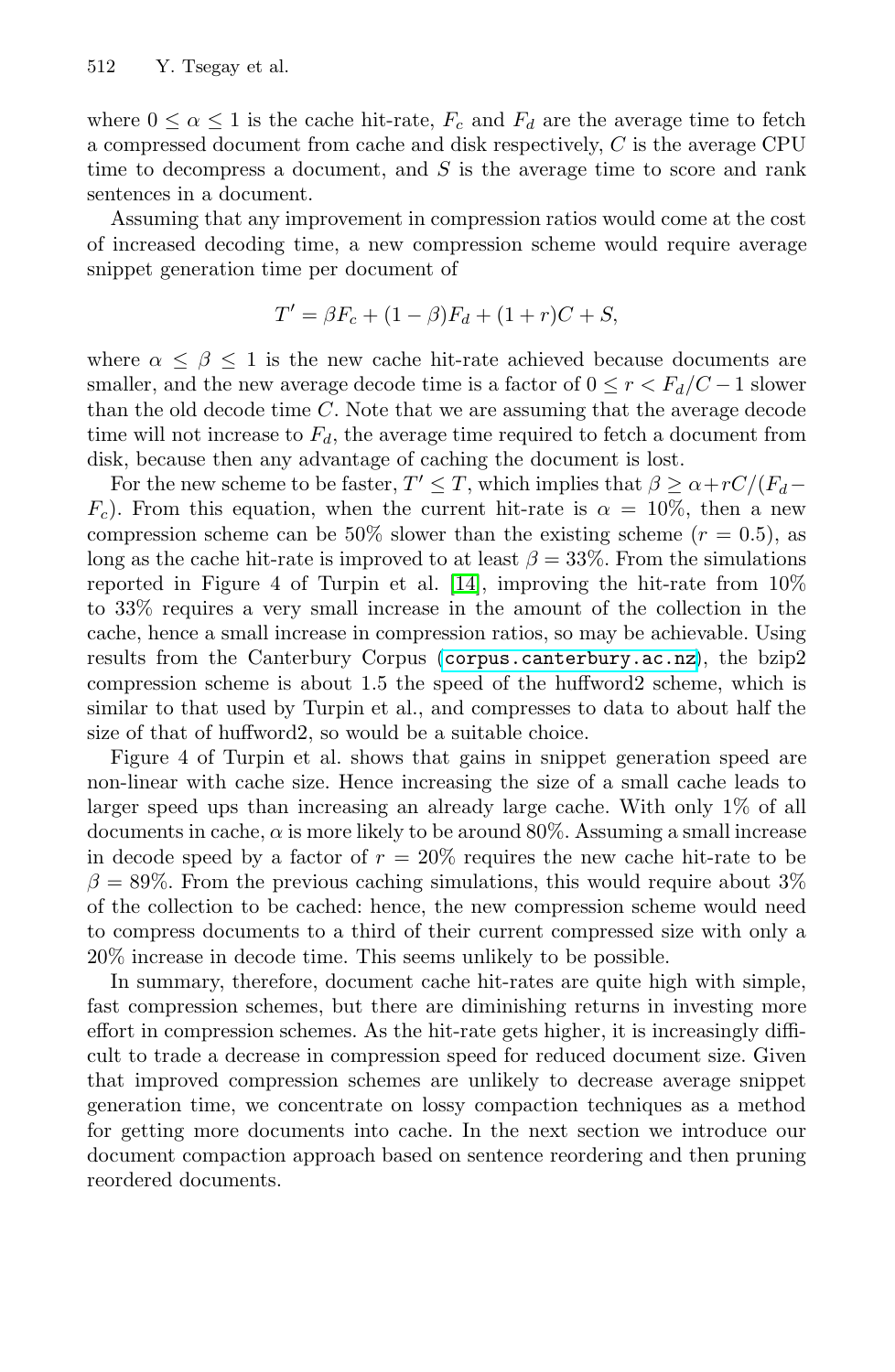#### **4 Document Compaction**

To generate compact surrogate documents, we need to first reorder sentences then prune sentences that are less likely to contribute to surrogates. We now describe our approaches to sentence reordering and pruning.

**Sentence reordering.** To compact a document we begin by assigning each sentence in the document a weight and then reorder the sentences in descending order of weight. All but the top  $N$  sentences are then removed, with  $N$  specifying the desired level of compaction. Sentence weights are a linear combination of the weights of the individual terms that comprise the sentence. A term's weight is a numerical value that reflects its importance or impact in that document. We investigate two separate term weighting approaches used in existing text retrieval models, namely TFIDF [\[1](#page-10-1)[,18\]](#page-11-11) and Kullback-Leibler divergence [\[4](#page-10-2)[,7\]](#page-11-12).

**TF***·***IDF weighting.** This is similar to Luhn's concept of *term significance* [\[9\]](#page-11-3). However, in addition to the term's frequency in a document (TF), the inverse document frequency (IDF) – reciprocal of the count of documents which contain the term – is also incorporated to establish term importance. By including the IDF component, terms that occur frequently in a document but are rare across the collection are given higher weight. The weight of a term  $t$  is computed as a product of TF and IDF components. Here, we use a combination of TF and IDF as specified by Zobel and Moffat [\[17\]](#page-11-13):

$$
TF = 1 + \ln(f_{d,t}), \text{ IDF} = \ln\left(\frac{N}{d_f}\right),
$$

where  $f_{d,t}$  is the raw count of the term t in the document d, N is the total number of documents in the collection, while  $d_f$  is the count of documents that contain the term t.

**Kullback-Leibler divergence.** The Kullback-Leibler divergence (KLD) estimates the similarity between a document and query by measuring the relative entropy between their corresponding models [\[7](#page-11-12)[,16\]](#page-11-14). This measure has also been used as a means of identifying terms for which that document is most likely to retrieved [\[3\]](#page-10-3). Based on this premise, we use KLD to assign a term a weight that indicates its significant in a document,

<span id="page-4-0"></span>
$$
KLD(t, d, c) = P(t|d) \log \frac{P(t|d)}{P(t|c)}
$$
\n(1)

where  $P(t|M)$  which computes the probability of the term t in the model M obtained as  $P(t|M) = f_{M,t}/|M|$ , and c is the collection-wide model. Büttcher et al. [\[3\]](#page-10-3) found that Equation [1](#page-4-0) favours high-frequency terms in a document and that dampening the probability of a term in the document means that more effective results are obtained.

$$
KLD(t, d, c) = (P(t|d))^{1-\delta} \left( \log \frac{P(t|d)}{P(t|c)} \right)^{1+\delta}
$$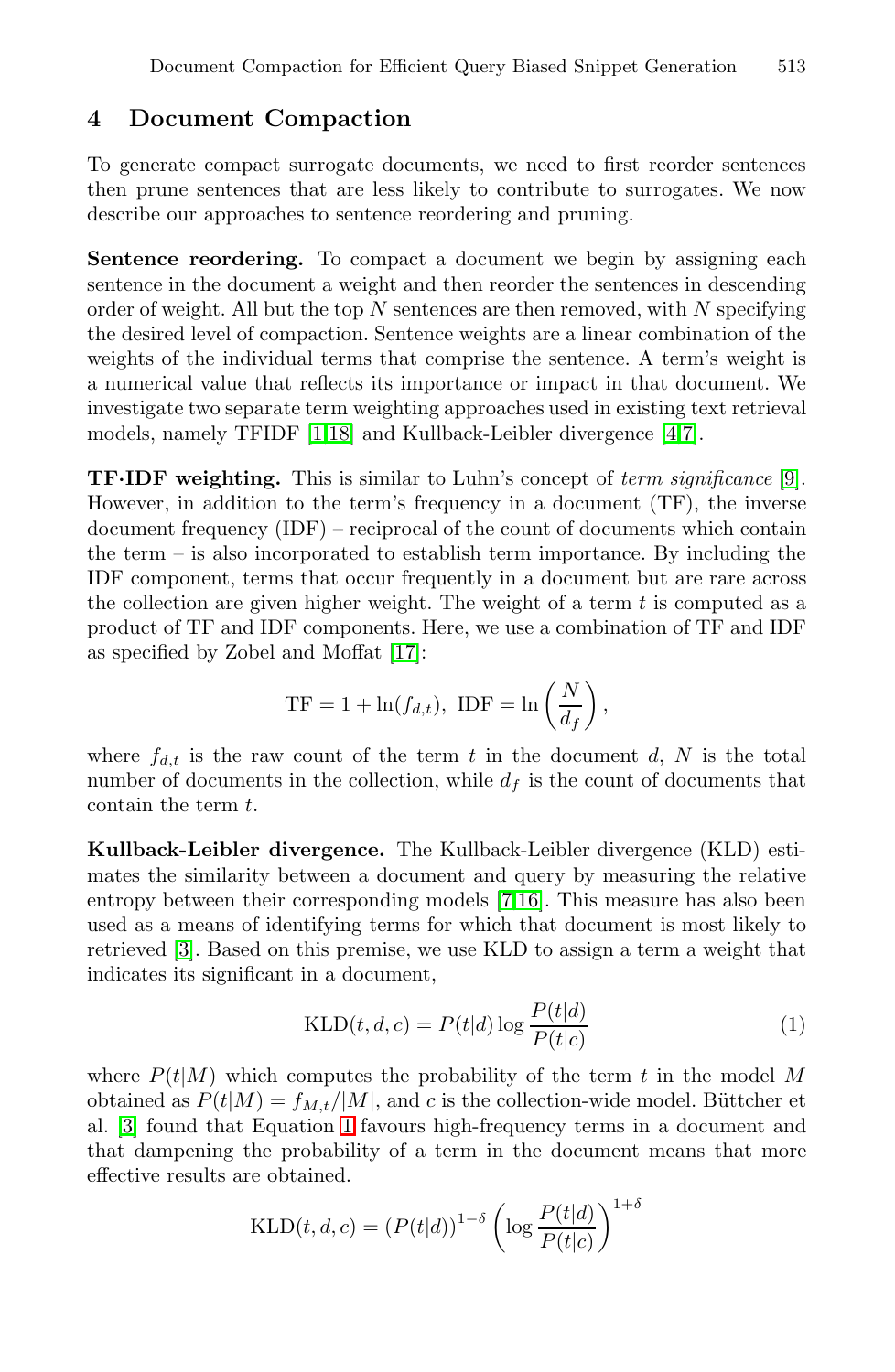Having established means of weighting terms, the weight of a sentence can be computed as the sum of the weights of all the terms it contains,

$$
w(s_i) = \sum_{t \in s_i \land t \notin stoplist} w(t) \tag{2}
$$

where  $w(t)$  can be either KLD or TFIDF weight. Excluded from contributing are *stop words*[1](#page-5-0).

An obvious shortcoming of the above sentence scoring approach is that it is biased in favor of long sentences (they will have higher score). To account for this bias we normalized sentence weight by sentence length, thus:

$$
w_n(s_i) = \frac{w(s_i)}{|s_i|}
$$

Sentences are then ordered in descending order of this normalized weight.

**Document pruning.** Once sentences are in decreasing order of perceived usefulness, the documents must be pruned. Two obvious pruning schemes are *fixed percentage* and *fixed number*, which retain, per document, a user-specified top percentage of sentences or a fixed number of sentences, respectively. We also considered a third method, *weight threshold* where only sentences with weight greater than a predetermined threshold  $\tau$  are retained. The threshold  $\tau$  can be established on a per document basis or determined globally for the documents in a collection.

In all the experiments discussed in this paper we made use of the fixed percentage scheme as it was easy to implement and, in preliminary experiments, we found it to give similar results to the fixed number method. We intend to investigate the weight threshold scheme and hybrid methods in future work.

# <span id="page-5-1"></span>**5 Experimental Setup**

All experiments were conducted on two collections from the TREC corpus: wt10g, a 10 GB collection of web crawl; and a larger collection, wt100g, a 100 GB crawl of web data both compiled between 1997 and 1999. All queries were taken from two large  $\text{Excite}^{\text{TM}}$  query logs, both of which were compiled at around the same time the collections were crawled. From each query log, 10,000 random unique queries were selected. Queries were only included if they had at least one document retrieved. In addition, we also report results for the wt10g collection using available TREC topics. Here, titles of the Web Track Topics 450-551 are used as queries.

To generate snippets, each document was parsed to remove markup and script tags as these are of no use when generating snippets. Each document was then converted into a strictly alternating sequence of words and punctuations. Whitespace is considered to be punctuation. A word was defined as a set of alphanumeric characters separated by whitespace, or a combination of whitespace

<span id="page-5-0"></span> $1$  The stop list was under www.csse.unimelb.edu.au/ $\sim$ jz/resources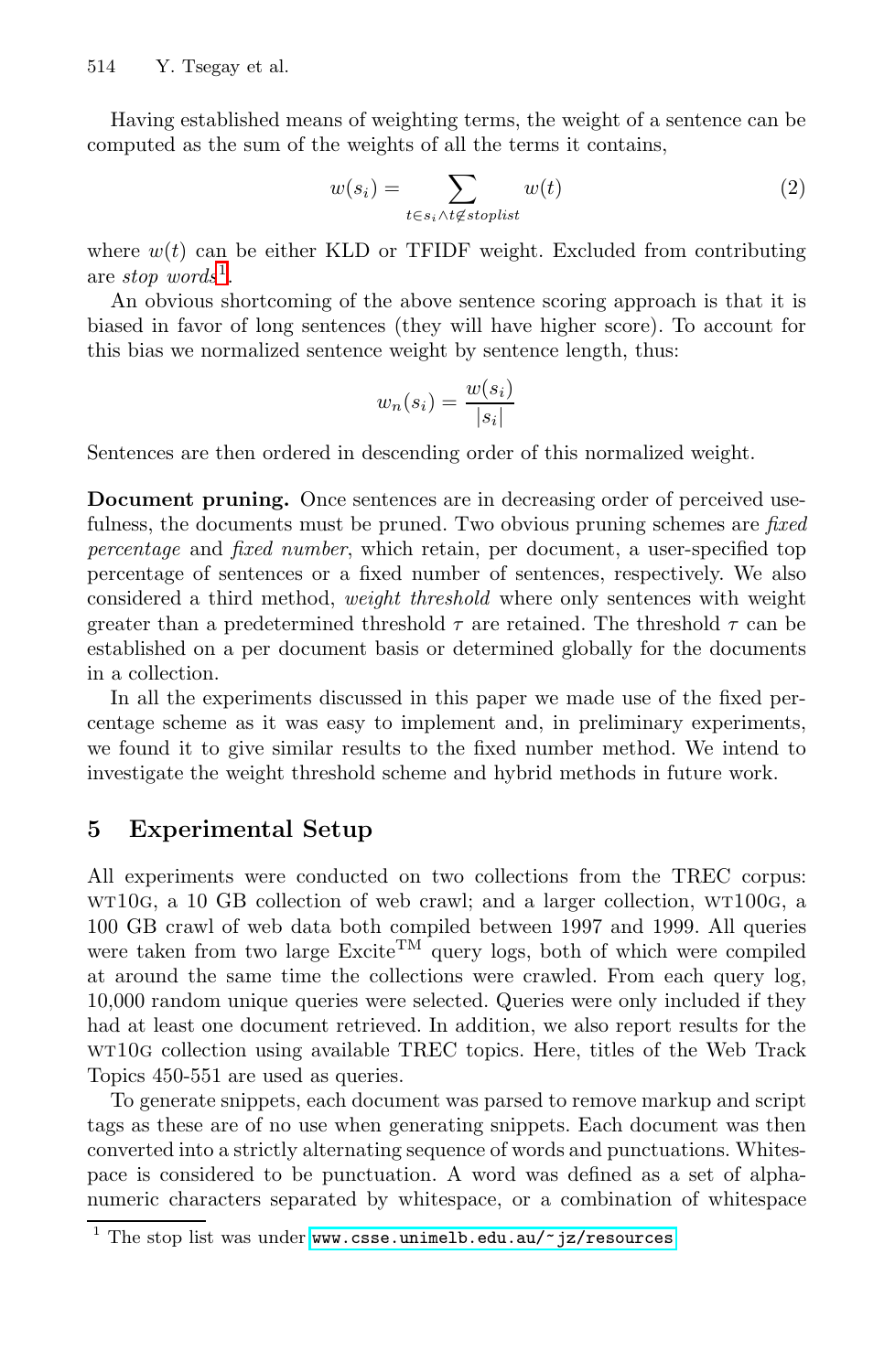and punctuation. Redundant white space and non-ASCII characters were also removed. All that remained of a document was the text content that would be visible to a user viewing the page with a browser.

Sentences were identified as sequences of terms and punctuation until the punctuation contained an end of sentence marker (one of ?! or .). In addition to these, HTML tags such as  $\langle h1 \rangle$ ,  $\langle h1 \rangle$ ,  $\langle p \rangle$ ,  $\langle p \rangle$ , and  $\langle br/$  were used to assist in identifying the end of sentences. Due to the unstructured nature of web text, a document may contain text with no end of sentence punctuation or HTML tags. Accordingly, we applied a length threshold, restricting sentence length to at most 30 words. Also, if an end of sentence marker appears before the fifth word in a sentence then it is ignored and the words are joined to the following sentence.

To generate a snippet for a query from a given document, a sentence  $s_i$  is scored against the query using a scoring function  $\sigma(s_i)$ . The three sentences with the highest  $\sigma(s_i)$ , and the title of the document are presented as a summary on the results page. The function  $\sigma(s_i)$  we use is based on that used by Turpin et al. [\[14\]](#page-11-1), but recast as a a simple sorting function. It sorts sentences using the count of unique query terms in the sentence  $(\mu)$  as the primary key, and the longest span of query terms in a sentence  $(\varsigma)$  as the secondary key to break ties. In the sentence scoring scheme proposed by Turpin et al. [\[14\]](#page-11-1), the total count of query terms in a sentence was used as a tertiary sort key (although they do not describe their method in this fashion). However, in a small study conducted as part of this work, we found that this component tends to favor sentences that contain query terms repeated many times, a large portion of which are spam sentences, and not useful for the purpose of summary generation. Alternately, we use the TFIDF score of a sentence as the tertiary sort key.

To maximize the information held in a snippet, duplicate sentences should be removed. Two sentences are considered duplicate if they have substantial syntactic overlap. More precisely, we slide a window of size  $n$  over each document and, for each sentence, count the number of word *n*-grams that have been previously observed in the same document. If a sentence contains over 80% of previously observed n-grams, it is removed. This process has the effect of removing duplicate and near-duplicate sentences, but it might also remove some useful sentences that coincidently contain 80% of n-grams from the document text proceeding a sentence. In the experiments reported here we use  $n = 5$ .

**Evaluation.** Our goal in this paper is to assess whether our proposed pruning schemes generate worse snippets than would have been generated had the full documents been present. Rather than employing human judges to make this decision, as is the case with previous snippet evaluation [\[13](#page-11-0)[,15\]](#page-11-7), we use simple textual comparison. Snippets generated using the full (unpruned) document are taken as ideal. We generate snippets using the pruned documents and compare them to those generated using the full documents. To evaluate the effectiveness of the pruned surrogates, we count the number of pruned documents which produce snippets *identical* to those generated using the full documents. In addition, we also report the count of *equivalent* snippets, that is, those that have identical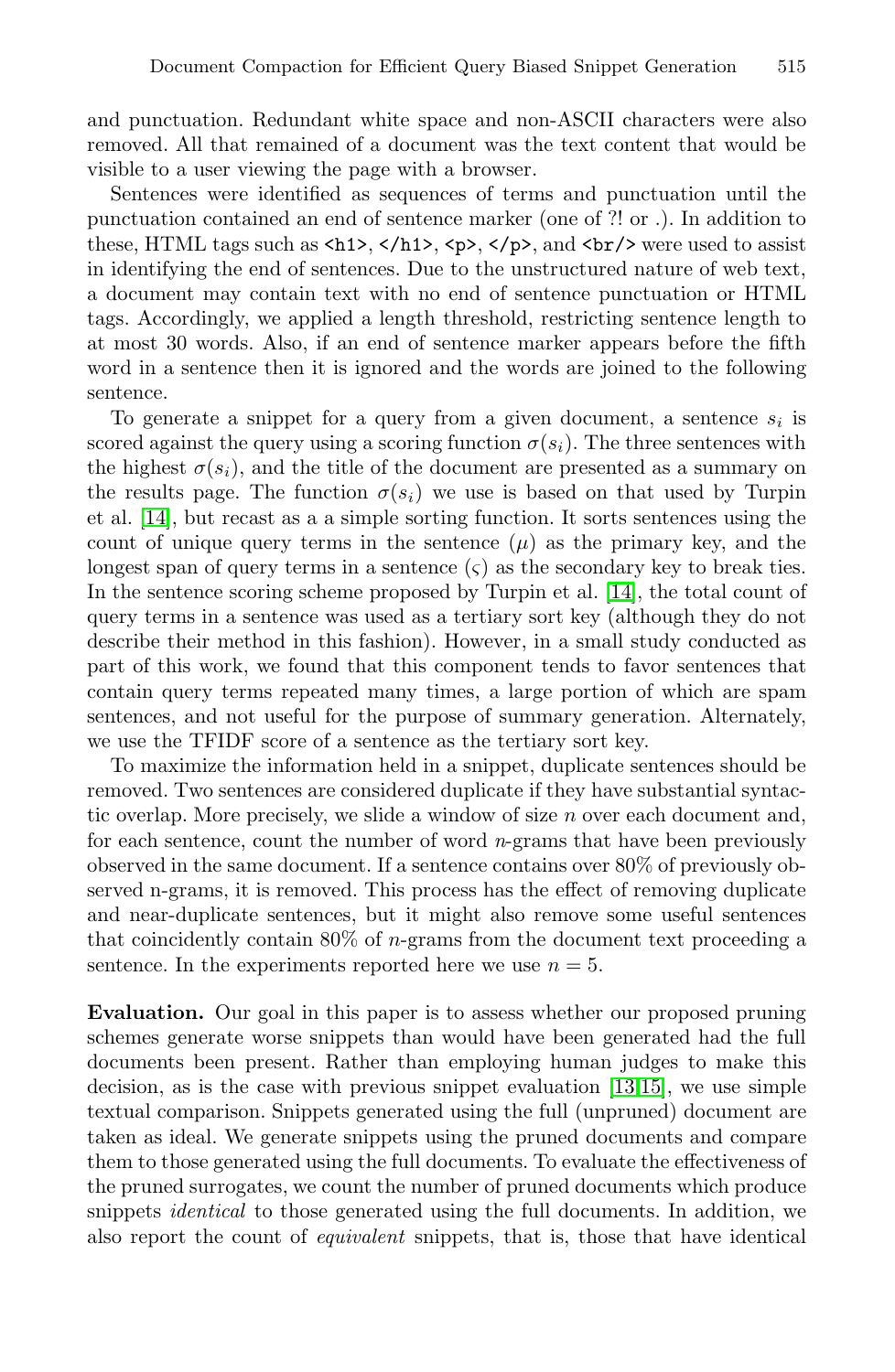query biased snippet scores. Snippets that are neither identical nor equivalent are called a *miss*.

### **6 Results**

The collections described in Section [5](#page-5-1) were indexed using the Zettair search en- $\gamma$  gine<sup>[2](#page-7-0)</sup>, and for each query the top 20 documents were retrieved using a Dirichletsmoothed language model. Removed from a query's result list are duplicate documents, which produce identical snippets and title for a given query. Table [1](#page-7-1) is a summary of the statistics of the retrieved documents. Sentences in each document were reordered using the two schemes proposed, TFIDF and KLD, and unordered version of each document were retained. To create surrogates, the leading 60%, 40%, and 20% of the sentences in reordered documents were retained.

**Table 1.** Documents retrieved and used for snippet generation. The "Unique" column contains the count of distinct documents used for each collection-query set.

<span id="page-7-1"></span>

| Collection–Queries  |         |     |                | Total Duplicates Unique Av. length (KB) |
|---------------------|---------|-----|----------------|-----------------------------------------|
| $WT10G-TREC451-550$ | 1.948   | -36 | 1.790          | 10.7                                    |
| $wr10G-Excite97$    | 179.456 |     | 13.409 96.540  | 12.3                                    |
| $WT100G-Excite99$   | 180,950 |     | 42.219 105.496 | 14.5                                    |
|                     |         |     |                |                                         |

Figure [1](#page-8-0) shows the percentage of pruned documents that produced identical (dark bars) and equivalent (light bars) snippets. Compared to pruning without reordering, documents pruned after either TFIDF or KLD reordering produce almost twice as many identical snippets. To further investigate the effect of sentence reordering, we observed the size of ordered and unordered documents processed to find candidate sentences included in the document's snippet. We took the full reordered and unordered documents from wt10g–TREC451-550 (the first row in Table [1\)](#page-7-1), and clustered them into bins according to the number of sentences they contained. Then, for each document, we determined the position of the last sentence that was included in the final snippet. In a bin the average position of the last sentence used was computed. If reordering does indeed cluster sentences useful for snippet generation at the start of the document, then the portion of reordered documents inspected to find the snippet sentences should be smaller than unordered documents. Our findings are illustrated in Figure [2.](#page-8-1)

On average 70%–80% of sentences must be inspected in each unordered document to generate a snippet and reordered documents produce the same snippets by only traversing the leading 40%–50% sentences in those documents. These findings are consistent in the other two collection-query pairs; however, we omit those results for lack of space.

<span id="page-7-0"></span><sup>2</sup> See <http://www.seg.rmit.edu.au/zettair>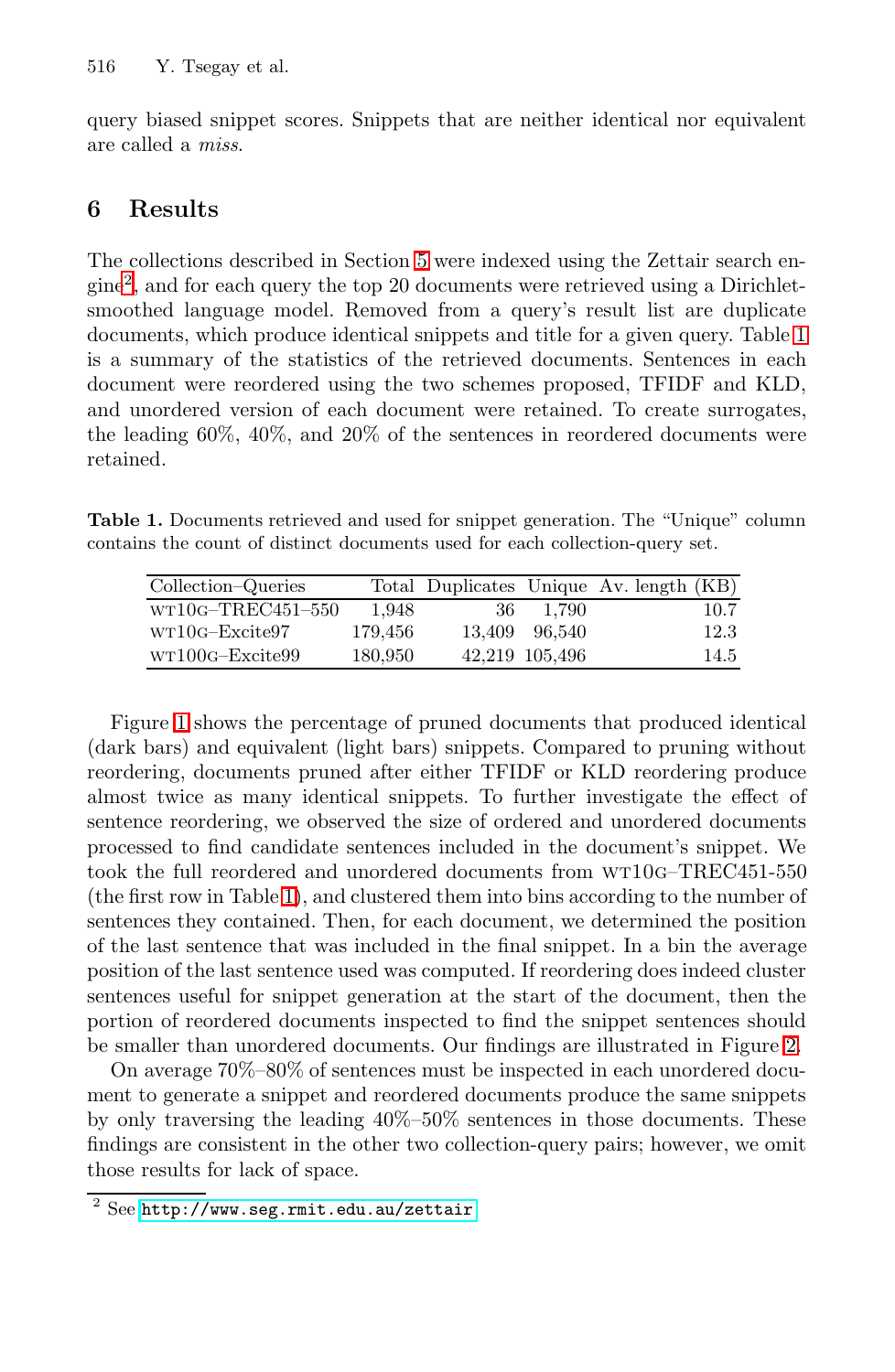

<span id="page-8-0"></span>**Fig. 1.** Quality of snippets generated from wt10g for Topics 451-550. Documents were reordered using the various reordering schemes and then pruned. The dark bars indicate the percentage of pruned documents with identical snippets to the full documents while the light colored bar indicates those that generated snippets with the same QBS score.



<span id="page-8-1"></span>**Fig. 2.** Average percentage of sentences requiring inspection to locate the ideal sentences for snippet generation. The second ordinate should be used for bin-sizes only.

While the results of Figure [1](#page-8-0) are encouraging, the potential degradation in snippet quality due to pruning prompted us to investigate ways for the system to detect when poorer snippets are being produced. In these cases, snippets can be generated from the whole documents stored on disk.

Analysis of miss documents revealed that, on average, 42% of the snippets for these documents included one or more sentences containing no query terms, despite the sentences in the full document snippet all containing one or more query term. Thus, if a snippet contains a sentence with no query term and the total number of the query terms in the snippet is less than the total number of query terms in the index, then we can determine whether sentences containing query terms were removed from the pruned document. In such cases the full document is fetched from disk and used to generate a more accurate snippet. We call this approach *simple go-back* (SGB).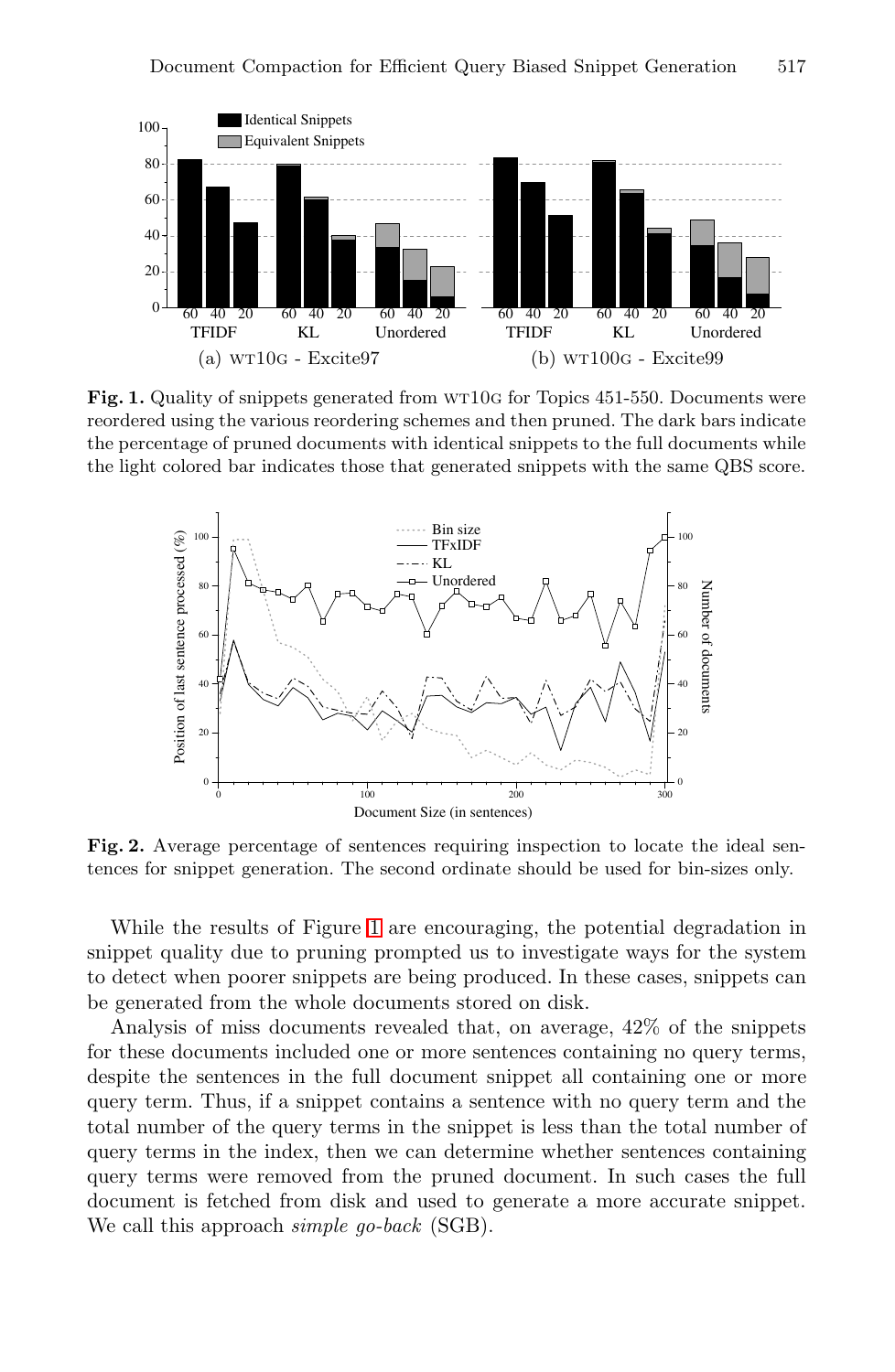<span id="page-9-0"></span>

|                    |        | Identical Snipp. $(\%)$ | Size $(\%)$ |       |
|--------------------|--------|-------------------------|-------------|-------|
| Collection-queries | No SGB | SGB                     | No SGB SGB  |       |
| $WT10G-TOP451-550$ | 69.32  | 89.39                   | 41.48       | 62.58 |
| $wr10G-Excite97$   | 66.89  | 82.63                   | 40.78       | 51.93 |
| WT100G-Excite99    | 69.49  | 80.74                   | 40.62       | 47.71 |

**Table 2.** Percentage of snippets produced that are identical to those produced with whole documents, and the amount of data (percentage of whole documents) processed per snippet, with and without SGB

By incorporating SGB into the snippet generation process, the percentage of documents producing identical snippets is increased on average by 18%. Table [2](#page-9-0) shows the increase in the percentage of document producing identical snippets brought by using SGB. However, as full documents are now occasionally fetched, the total amount of data processed also increases, by 13% on average. Note that this is still significantly less than the 80% processed when full, unordered documents are used.

Where it is essential to have snippets that are identical to those that would be produced from the full document, a term-level index, storing term offsets within a document, rather than a document level index with SGB, can be used. Note to identify sentence borders we must also index end of sentence markers. The index can be used to obtain the query-biased score of the candidate snippet sentences prior to inspecting the document. When the pruned document fails to produce snippets with the same query-biased score, the full document should be used.

# **7 Discussion**

Turpin et al. show that by caching on average 3% of the collection size, 98–100% of summarized documents can be retrieved from memory averting the need to go to disk [\[14\]](#page-11-1). In this paper we have shown that retaining 40% of the size of documents functions as a good surrogate for majority of documents summarised. We now demonstrate the advantages of caching pruned documents. In particular we compare the benefit of caching pruned compressed documents against caching full compressed documents. To compare our results with Turpin et al.'s work, we conduct our analysis on the WT100G collection. After cleaning – removing markups and using a fixed set of punctuation – the collection size is reduced to 45 GB.

Following from the work of Turpin et al., caching 3% of unpruned documents in a collection would require on average 1.35 GB of random access memory.

To increase the portion of collection stored in cache or to reduce the amount of memory used for document caching, documents can be compressed. Using a scheme with relatively fast decoding speed – such as term-based Huffman coding which has a 50-60% compression ratio [\[14\]](#page-11-1), the 3% portion can be compressed down to around 0.756 GB. Therefore, over 40% more documents can now be cached by simply applying compression.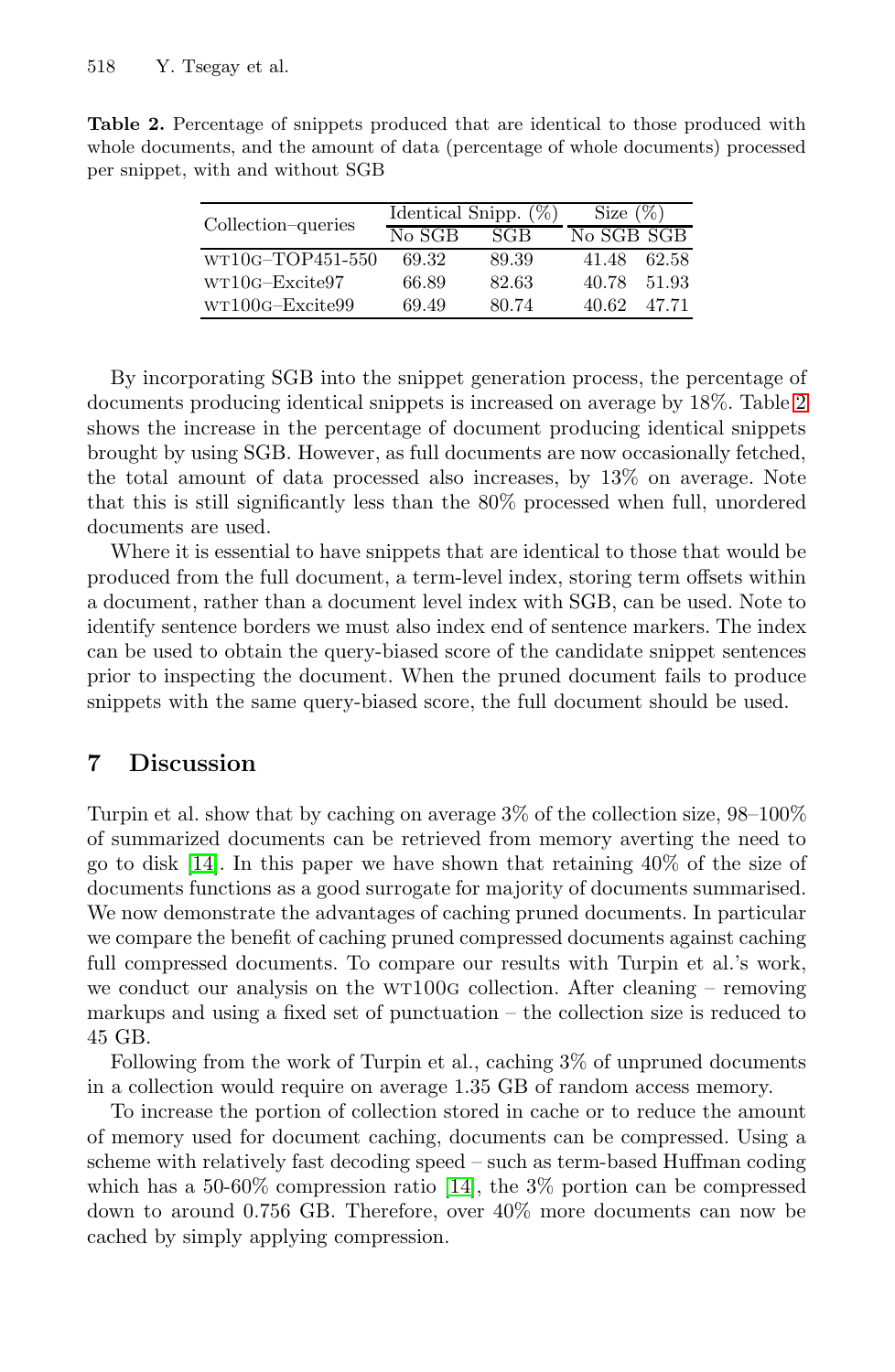In the above schemes, entire documents were being cached. However, as we have shown in this paper, retaining around 40% of a document size functions as good surrogate for a considerable portion of the documents summarised. Moreover, Table [2](#page-9-0) shows that to achieve around 80% identical snippets with SGB, on average around 47% of a document would need to be retained. By randomly sampling WT100G collection, where documents were pruned to 48% of their original size, 3% of the collection can be cached in 0.675 GB. This is 11% less RAM than the compression-only scheme.

Of course, pruned documents can also be compressed. Applying similar compression as the previous scheme reduces the cache size required to maintain 3% of the collection to around 0.378 GB: less than a 30% of the size of the original cache and almost half the size of the compressed document cache. By applying a combination of pruning and compression, the entire  $WT100G$  collection can now be cached in under 13 GB of memory.

The use of SGB requires 13% more data to be fetched from disk. However, this is well counterbalanced by the increased caching.

#### **8 Conclusion**

In this paper we proposed a document pruning strategy, for efficient snippet generation. Our pruning scheme reorders the sentences in each document and retains less than half of the content of each document as surrogates for snippet generation. Furthermore, we describe the Simple Go-Back approach to detect some cases when snippets generated from the pruned surrogates differ form those generated from the full document. Using the system, over 80% of these surrogates produce identical snippets as the full documents.

The implications of the proposed pruning scheme are two-fold. Firstly, compared to using the full documents, the amount of data fetched from disk and processed to generate snippets when using pruned documents is cut by over 50%. Secondly, we have shown that the pruned documents can be cached in less than 30% of the memory required to cache full documents. The additional available memory may be dedicated to caching other components of the query evaluation process, such as results pages or inverted lists.

#### **References**

- <span id="page-10-1"></span>1. Baeza-Yates, R.A., Ribeiro-Neto, B.: Modern Information Retrieval. Addison-Wesley Longman Publishing Co., Inc., Boston (1999)
- <span id="page-10-0"></span>2. Billerbeck, B., Zobel, J.: Efficient query expansion with auxiliary data structures. Inf. Syst. 31(7), 573–584 (2006)
- <span id="page-10-3"></span>3. Büttcher, S., Clarke, C.L.A.: A document-centric approach to static index pruning in text retrieval systems. In: CIKM 2006: Proceedings of the 15th ACM international conference on Information and knowledge management, pp. 182–189 (2006)
- <span id="page-10-2"></span>4. Carpineto, C., de Mori, R., Romano, G., Bigi, B.: An information-theoretic approach to automatic query expansion. ACM Transactions Information Systems 19(1), 1–27 (2001)